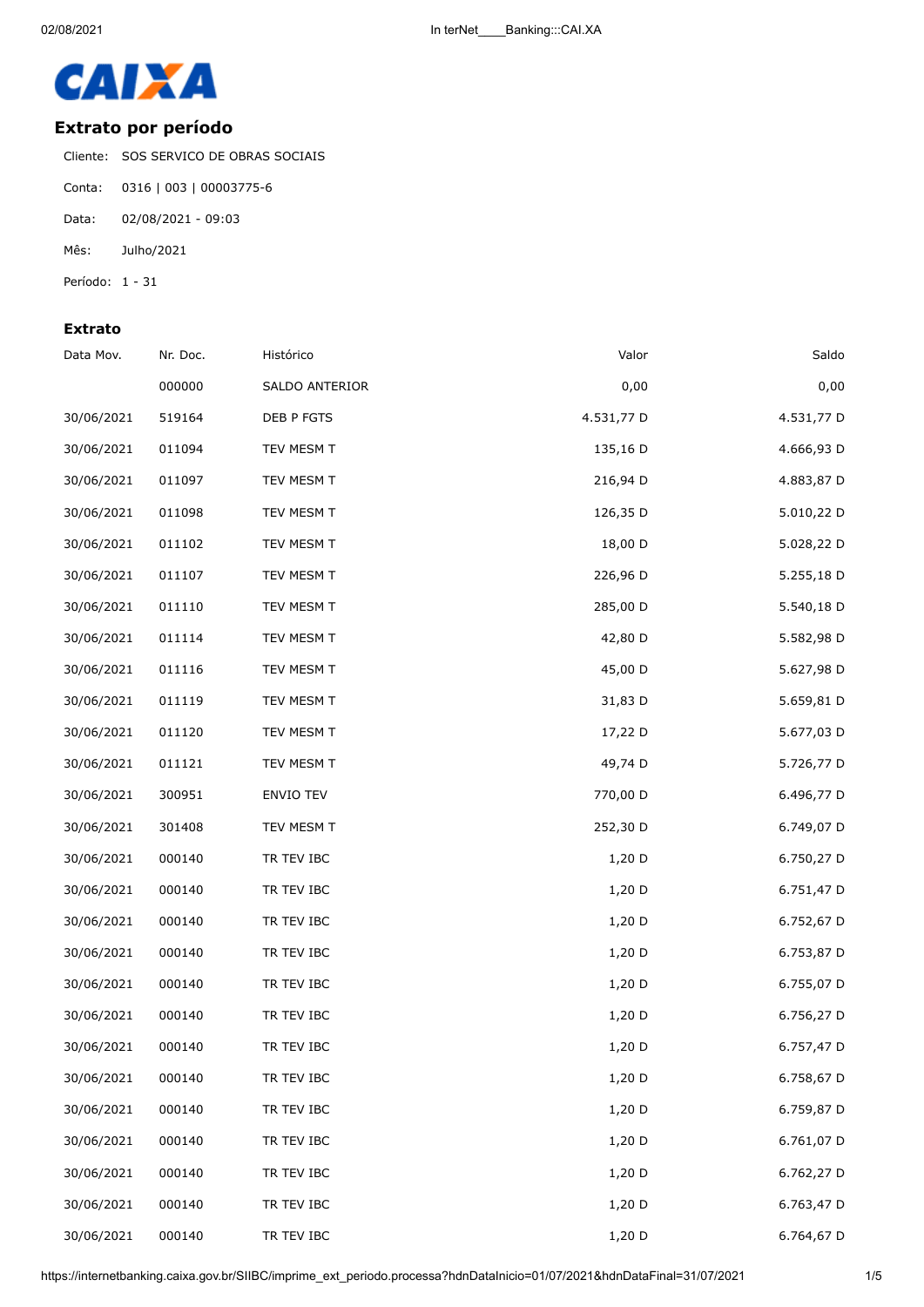| 02/08/2021 |        |                   | In terNet<br>Banking:::CAI.XA |             |
|------------|--------|-------------------|-------------------------------|-------------|
| 30/06/2021 | 727220 | <b>RESG AUTOM</b> | 6.764,67 C                    | 0,00 C      |
| 01/07/2021 | 010824 | ENVIO TEV         | 209,33 D                      | 209,33 D    |
| 01/07/2021 | 011127 | <b>ENVIO TEV</b>  | 26,50 D                       | 235,83 D    |
| 01/07/2021 | 000140 | TR TEV IBC        | $1,20$ D                      | 237,03 D    |
| 01/07/2021 | 000140 | TR TEV IBC        | $1,20$ D                      | 238,23 D    |
| 01/07/2021 | 727220 | <b>RESG AUTOM</b> | 238,23 C                      | 0,00 C      |
| 02/07/2021 | 147627 | PAG BOLETO        | 1.330,23 D                    | 1.330,23 D  |
| 02/07/2021 | 148997 | PAG BOLETO        | 266,84 D                      | 1.597,07 D  |
| 02/07/2021 | 021352 | ENVIO TEV         | 400,00 D                      | 1.997,07 D  |
| 02/07/2021 | 000140 | TR TEV IBC        | $1,20$ D                      | 1.998,27 D  |
| 02/07/2021 | 727220 | <b>RESG AUTOM</b> | 1.998,27 C                    | 0,00C       |
| 05/07/2021 | 050848 | TEV MESM T        | 3.717,00 D                    | 3.717,00 D  |
| 05/07/2021 | 050848 | TEV MESM T        | 1.000,00 D                    | 4.717,00 D  |
| 05/07/2021 | 051351 | ENVIO TEV         | 48,20 D                       | 4.765,20 D  |
| 05/07/2021 | 000140 | TR TEV IBC        | $1,20$ D                      | 4.766,40 D  |
| 05/07/2021 | 000140 | TR TEV IBC        | $1,20$ D                      | 4.767,60 D  |
| 05/07/2021 | 000140 | TR TEV IBC        | 1,20 D                        | 4.768,80 D  |
| 05/07/2021 | 727220 | <b>RESG AUTOM</b> | 4.768,80 C                    | 0,00 C      |
| 06/07/2021 | 242069 | PG LUZ/GAS        | 1.051,38 D                    | 1.051,38 D  |
| 06/07/2021 | 727220 | <b>RESG AUTOM</b> | 1.051,38 C                    | 0,00 C      |
| 07/07/2021 | 071225 | TEV MESM T        | 190,00 D                      | 190,00 D    |
| 07/07/2021 | 000140 | TR TEV IBC        | 1,20 D                        | 191,20 D    |
| 07/07/2021 | 727220 | <b>RESG AUTOM</b> | 191,20 C                      | 0,00 C      |
| 12/07/2021 | 516311 | PAG BOLETO        | 416,82 D                      | 416,82 D    |
| 12/07/2021 | 518515 | PAG BOLETO        | 1.621,00 D                    | 2.037,82 D  |
| 12/07/2021 | 520370 | PAG BOLETO        | 288,00 D                      | 2.325,82 D  |
| 12/07/2021 | 121116 | ENVIO TEV         | 119,70 D                      | 2.445,52 D  |
| 12/07/2021 | 121117 | TEV MESM T        | 444,20 D                      | 2.889,72 D  |
| 12/07/2021 | 121117 | TEV MESM T        | 6.500,00 D                    | 9.389,72 D  |
| 12/07/2021 | 000140 | TR TEV IBC        | $1,20$ D                      | 9.390,92 D  |
| 12/07/2021 | 000140 | TR TEV IBC        | $1,20$ D                      | 9.392,12 D  |
| 12/07/2021 | 000140 | TR TEV IBC        | $1,20$ D                      | 9.393,32 D  |
| 12/07/2021 | 727220 | <b>RESG AUTOM</b> | 9.393,32 C                    | 0,00 C      |
| 13/07/2021 | 241230 | PAG BOLETO        | 700,00 D                      | 700,00 D    |
| 13/07/2021 | 561755 | PAG FONE          | 128,71 D                      | 828,71 D    |
| 13/07/2021 | 727220 | <b>RESG AUTOM</b> | 828,71 C                      | 0,00 C      |
| 14/07/2021 | 141133 | CRED TEV          | 3.570,00 C                    | 3.570,00 C  |
| 14/07/2021 | 990001 | APL AUTOM         | 3.570,00 D                    | 0,00 C      |
| 15/07/2021 | 150858 | TEV MESM T        | 18.362,97 D                   | 18.362,97 D |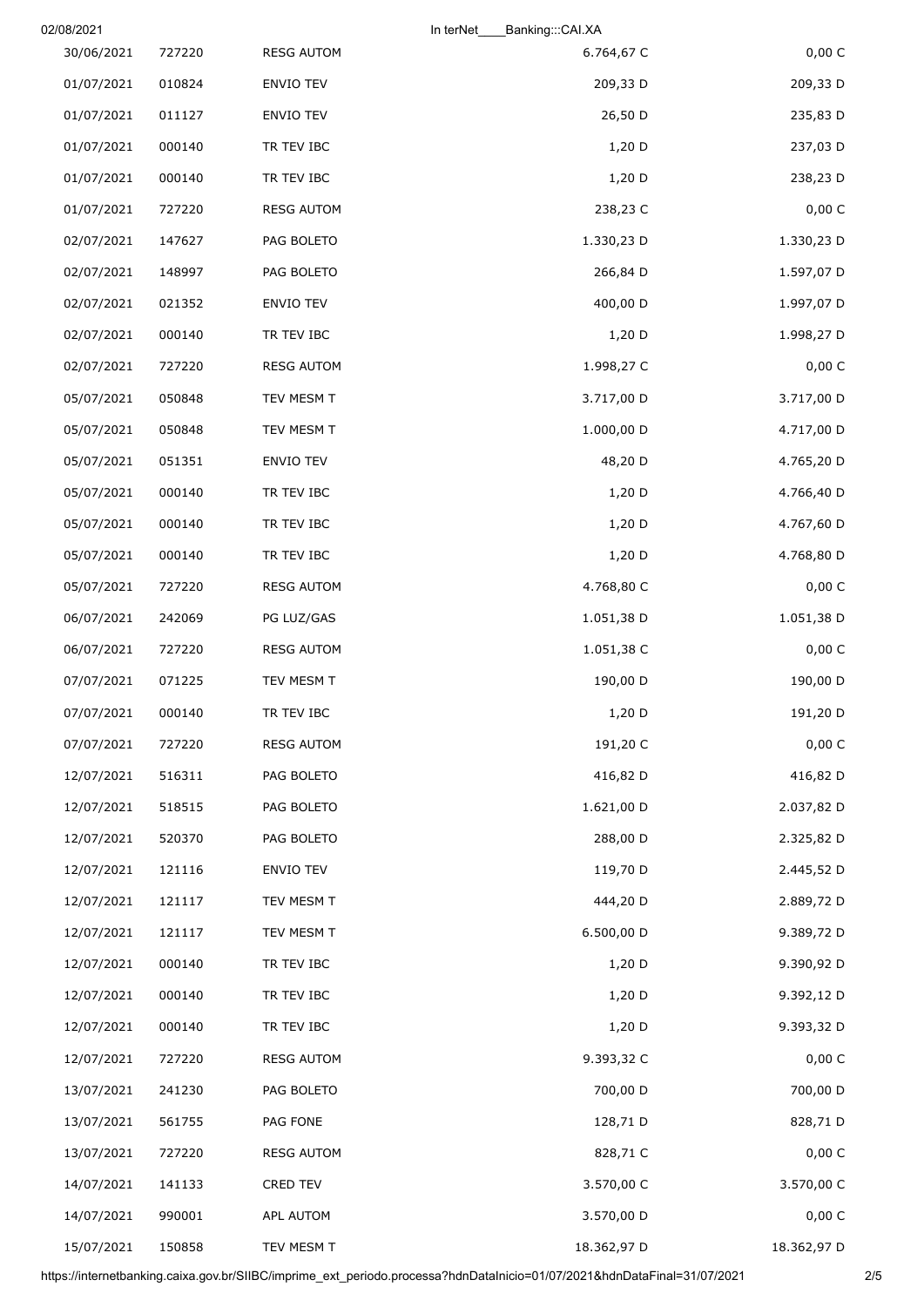02/08/2021 In terNet\_\_\_\_Banking:::CAI.XA

| 18.364,17 D | $1,20$ D    | TR TEV IBC        | 000140 | 15/07/2021 |
|-------------|-------------|-------------------|--------|------------|
| 0,00 C      | 18.364,17 C | <b>RESG AUTOM</b> | 727220 | 15/07/2021 |
| 150,97 D    | 150,97 D    | PAG BOLETO        | 145279 | 16/07/2021 |
| 0,00 C      | 150,97 C    | <b>RESG AUTOM</b> | 727220 | 16/07/2021 |
| 125,68 D    | 125,68 D    | PAG FONE          | 084508 | 19/07/2021 |
| 402,60 D    | 276,92 D    | PAG BOLETO        | 312340 | 19/07/2021 |
| 0,00 C      | 402,60 C    | <b>RESG AUTOM</b> | 727220 | 19/07/2021 |
| 90.254,10 C | 90.254,10 C | CRED TEV          | 201136 | 20/07/2021 |
| 89.431,33 C | 822,77 D    | PAG BOLETO        | 553724 | 20/07/2021 |
| 89.266,13 C | 165,20 D    | ENVIO TEV         | 200859 | 20/07/2021 |
| 89.264,93 C | 1,20 D      | TR TEV IBC        | 000140 | 20/07/2021 |
| 0,00 C      | 89.264,93 D | APL AUTOM         | 990001 | 20/07/2021 |
| 140,00 D    | 140,00 D    | TEV MESM T        | 004206 | 21/07/2021 |
| 440,00 D    | 300,00 D    | TEV MESM T        | 004207 | 21/07/2021 |
| 835,00 D    | 395,00 D    | TEV MESM T        | 004208 | 21/07/2021 |
| 2.965,00 D  | 2.130,00 D  | TEV MESM T        | 004209 | 21/07/2021 |
| 3.914,44 D  | 949,44 D    | TEV MESM T        | 004210 | 21/07/2021 |
| 3.976,19 D  | 61,75 D     | TEV MESM T        | 004211 | 21/07/2021 |
| 3.977,39 D  | $1,20$ D    | TR TEV IBC        | 000140 | 21/07/2021 |
| 3.978,59 D  | $1,20$ D    | TR TEV IBC        | 000140 | 21/07/2021 |
| 3.979,79 D  | $1,20$ D    | TR TEV IBC        | 000140 | 21/07/2021 |
| 3.980,99 D  | 1,20 D      | TR TEV IBC        | 000140 | 21/07/2021 |
| 3.982,19 D  | 1,20 D      | TR TEV IBC        | 000140 | 21/07/2021 |
| 3.983,39 D  | 1,20 D      | TR TEV IBC        | 000140 | 21/07/2021 |
| 0,00C       | 3.983,39 C  | <b>RESG AUTOM</b> | 727220 | 21/07/2021 |
| 542,60 C    | 542,60 C    | CRED TEV          | 221443 | 22/07/2021 |
| 457,40 D    | 1.000,00 D  | TEV MESM T        | 221444 | 22/07/2021 |
| 458,60 D    | 1,20 D      | TR TEV IBC        | 000140 | 22/07/2021 |
| 0,00 C      | 458,60 C    | <b>RESG AUTOM</b> | 727220 | 22/07/2021 |
| 132,13 D    | 132,13 D    | PAG BOLETO        | 173237 | 23/07/2021 |
| 0,00 C      | 132,13 C    | <b>RESG AUTOM</b> | 727220 | 23/07/2021 |
| 1.099,91 D  | 1.099,91 D  | PAG BOLETO        | 270528 | 26/07/2021 |
| 1.242,91 D  | 143,00 D    | PAG BOLETO        | 272172 | 26/07/2021 |
| 1.380,31 D  | 137,40 D    | PAG FONE          | 947806 | 26/07/2021 |
| 1.410,31 D  | 30,00 D     | TEV MESM T        | 004347 | 26/07/2021 |
| 1.535,21 D  | 124,90 D    | TEV MESM T        | 004348 | 26/07/2021 |
| 1.644,26 D  | 109,05 D    | TEV MESM T        | 004349 | 26/07/2021 |
| 1.693,26 D  | 49,00 D     | MANUT CTA         | 000000 | 26/07/2021 |
| 1.694,46 D  | 1,20 D      | TR TEV IBC        | 000140 | 26/07/2021 |

https://internetbanking.caixa.gov.br/SIIBC/imprime\_ext\_periodo.processa?hdnDataInicio=01/07/2021&hdnDataFinal=31/07/2021 3/5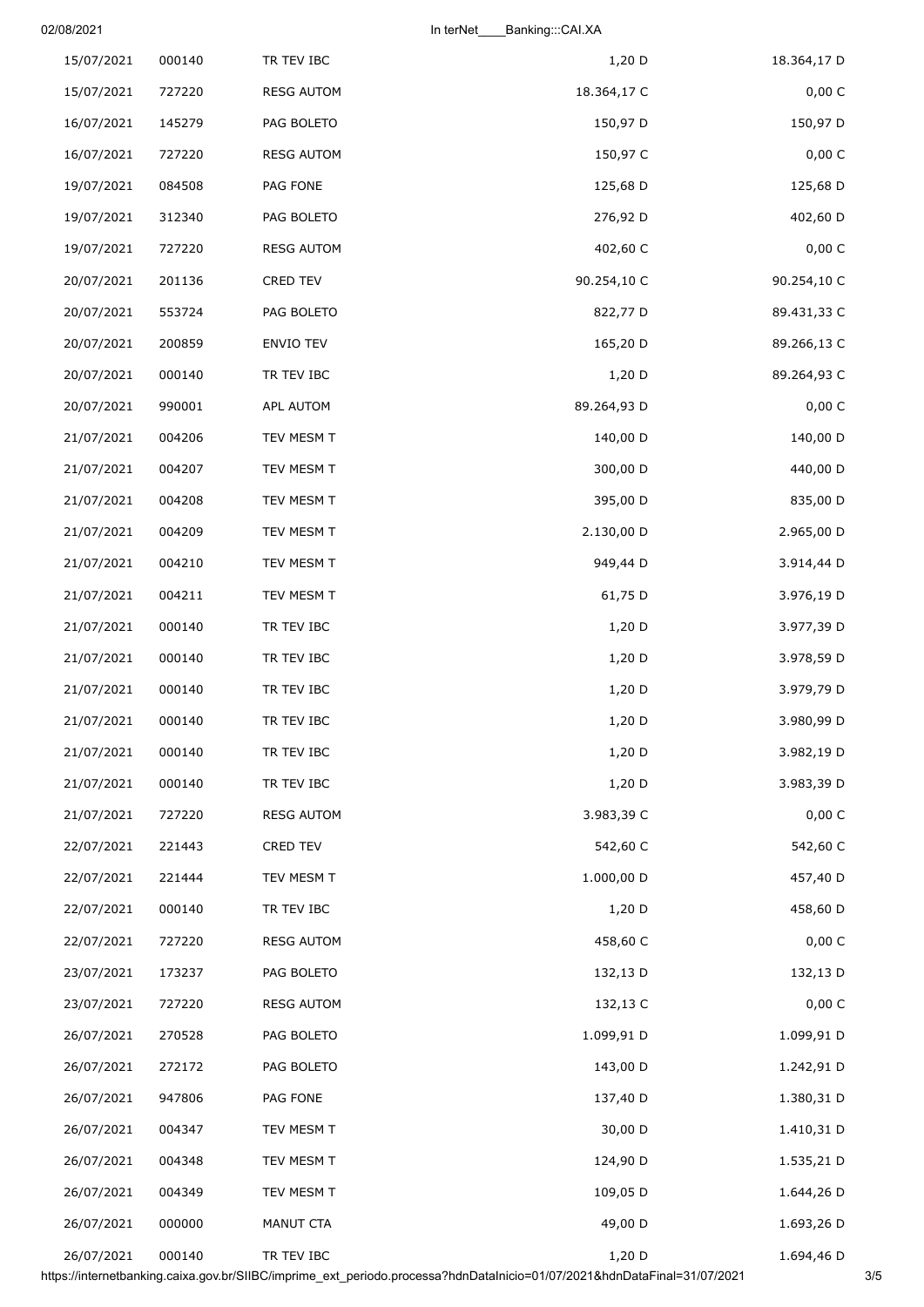|        |                                                |                                                                           | 1.695,66 D                                                                     |
|--------|------------------------------------------------|---------------------------------------------------------------------------|--------------------------------------------------------------------------------|
|        |                                                |                                                                           | 1.696,86 D                                                                     |
|        |                                                |                                                                           | 0,00 C                                                                         |
|        |                                                |                                                                           | 656,00 D                                                                       |
| 271122 | ENVIO TEV                                      |                                                                           | 1.047,50 D                                                                     |
| 000140 | TR TEV IBC                                     | 1,20 D                                                                    | 1.048,70 D                                                                     |
| 727220 | <b>RESG AUTOM</b>                              | 1.048,70 C                                                                | 0,00 C                                                                         |
| 175065 | PAG BOLETO                                     | 301,45 D                                                                  | 301,45 D                                                                       |
| 529712 | DEB P FGTS                                     | 4.798,35 D                                                                | 5.099,80 D                                                                     |
| 001154 | TEV MESM T                                     | 1.976,75 D                                                                | 7.076,55 D                                                                     |
| 001155 | TEV MESM T                                     | 991,89 D                                                                  | 8.068,44 D                                                                     |
| 001156 | TEV MESM T                                     | 1.283,92 D                                                                | 9.352,36 D                                                                     |
| 001157 | TEV MESM T                                     | 2.689,68 D                                                                | 12.042,04 D                                                                    |
| 001158 | TEV MESM T                                     | 1.702,87 D                                                                | 13.744,91 D                                                                    |
| 001159 | TEV MESM T                                     | 1.654,50 D                                                                | 15.399,41 D                                                                    |
| 001160 | TEV MESM T                                     | 2.282,06 D                                                                | 17.681,47 D                                                                    |
| 001161 | TEV MESM T                                     | 1.593,08 D                                                                | 19.274,55 D                                                                    |
| 001162 | TEV MESM T                                     | 2.381,70 D                                                                | 21.656,25 D                                                                    |
| 001163 | TEV MESM T                                     | 1.020,96 D                                                                | 22.677,21 D                                                                    |
| 001164 | TEV MESM T                                     | 1.015,06 D                                                                | 23.692,27 D                                                                    |
| 001165 | TEV MESM T                                     | 4.124,38 D                                                                | 27.816,65 D                                                                    |
| 001166 | TEV MESM T                                     | 1.616,96 D                                                                | 29.433,61 D                                                                    |
| 001167 | TEV MESM T                                     | 1.360,91 D                                                                | 30.794,52 D                                                                    |
| 001168 | TEV MESM T                                     | 3.145,45 D                                                                | 33.939,97 D                                                                    |
| 001169 | TEV MESM T                                     | 1.934,41 D                                                                | 35.874,38 D                                                                    |
| 001170 | TEV MESM T                                     | 3.080,41 D                                                                | 38.954,79 D                                                                    |
| 001171 | TEV MESM T                                     | 2.142,45 D                                                                | 41.097,24 D                                                                    |
| 001172 | TEV MESM T                                     | 1.667,12 D                                                                | 42.764,36 D                                                                    |
| 001173 | TEV MESM T                                     | 1.315,86 D                                                                | 44.080,22 D                                                                    |
| 001174 | TEV MESM T                                     | 1.386,52 D                                                                | 45.466,74 D                                                                    |
| 000140 | TR TEV IBC                                     | 1,20 D                                                                    | 45.467,94 D                                                                    |
| 000140 | TR TEV IBC                                     | 1,20 D                                                                    | 45.469,14 D                                                                    |
| 000140 | TR TEV IBC                                     | $1,20$ D                                                                  | 45.470,34 D                                                                    |
| 000140 | TR TEV IBC                                     | 1,20 D                                                                    | 45.471,54 D                                                                    |
| 000140 | TR TEV IBC                                     | $1,20$ D                                                                  | 45.472,74 D                                                                    |
| 000140 | TR TEV IBC                                     |                                                                           | 45.473,94 D                                                                    |
|        |                                                |                                                                           | 45.475,14 D                                                                    |
| 000140 | TR TEV IBC                                     | 1,20 D                                                                    | 45.476,34 D                                                                    |
|        | 000140<br>000140<br>727220<br>176565<br>000140 | TR TEV IBC<br>TR TEV IBC<br><b>RESG AUTOM</b><br>PAG BOLETO<br>TR TEV IBC | $1,20$ D<br>$1,20$ D<br>1.696,86 C<br>656,00 D<br>391,50 D<br>1,20 D<br>1,20 D |